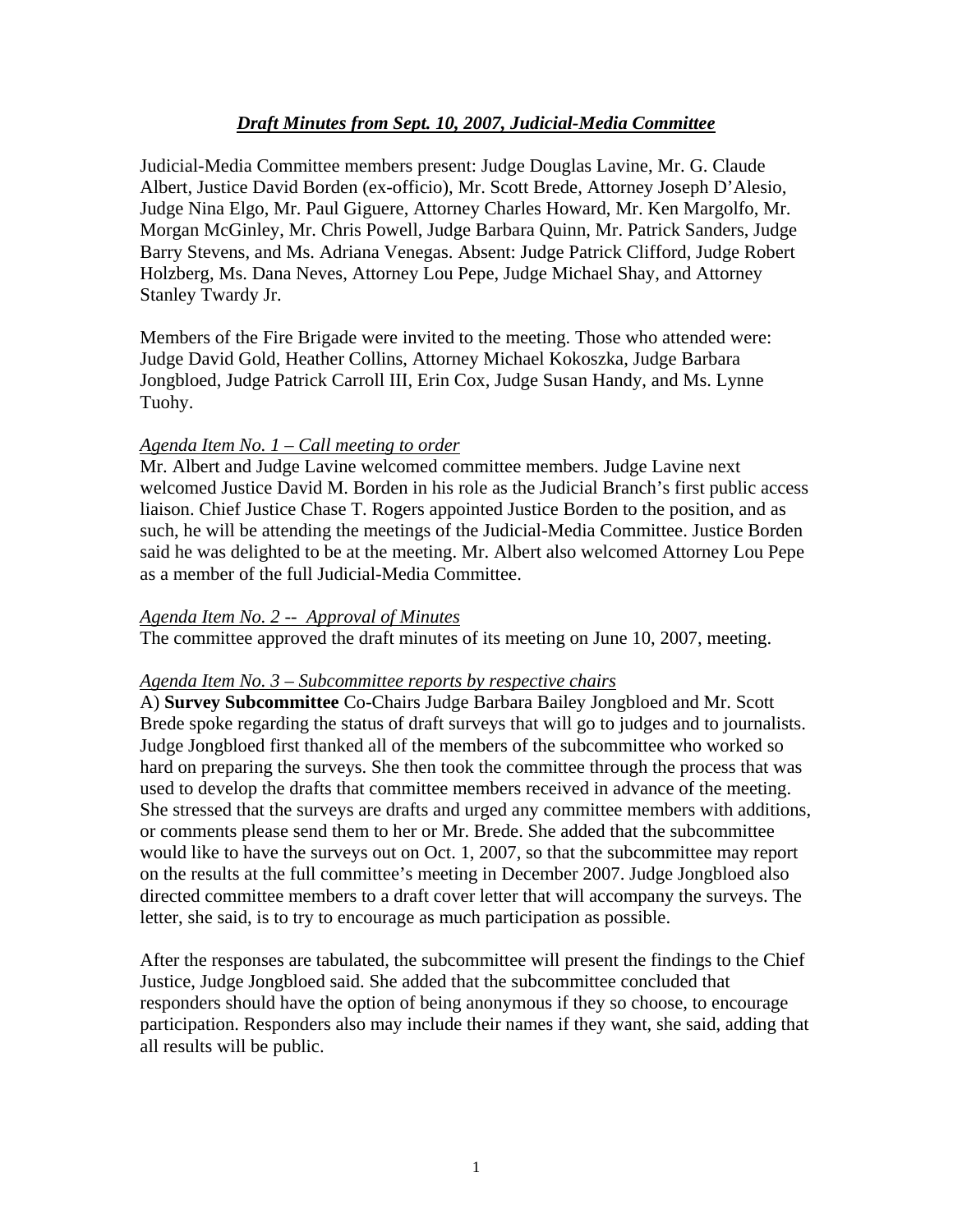B) **Events Subcommittee** Co-Chair Lynne Tuohy informed the committee that the subcommittee plans to have an event planned for the end of March, opening with an education session for journalists. Sexual assault cases are a potential topic, according to Ms. Tuohy, as they pose multiple issues regarding access and sensitivity, and are becoming more prevalent. The subcommittee also wants to include a section for younger, less seasoned reporters regarding such matters as "What's accelerated rehabilitation?" "What are the changes to the rules?" etc. The subcommittee has set a tentative meeting date of Oct. 16 in Middletown and welcomes any suggestions from committee members, Ms. Tuohy added.

C) **Fire Brigade** Co-Chair Judge David Gold mentioned that the training of criminal clerks regarding what's accessible and what's not has been completed, with the exception of about a dozen people. Judge Gold added that the full Fire Brigade is scheduled to meet in October, with the goals of developing a mission statement and deciding how to let people know what it is.

Judge Lavine added that the Fire Brigade may have a role in updating the Judicial Branch's field guide, which outlines what court documents are and are not accessible. The current edition is outdated and a new edition would include the updated rules regarding accessibility.

## *Agenda Item No. 4 – Formation of Pilot Program Committee*

Mr. Albert told the committee that two co-chairs, one a judge and the other from the media, will be appointed. The committee's task will be a "highly visible" function of the committee, he added.

Judge Quinn announced to the group that the pilot program will be in Hartford. The program will start on Jan. 1, 2008, Judge Lavine said, and the job of evaluating the program falls to the Judicial-Media Committee.

Referring to the physical facility, Judge Carroll added that it will require a great deal of planning to make the courthouse at 101 Lafayette St. "user friendly."

Judge Stevens asked whether any thought had been given to evaluating camera coverage in civil court, for those occasions every once in awhile when the media wants to cover a case there. Judge Quinn answered that discussions have started internally on how that could be done. Mr. Albert added that civil court is the most underreported section of state government.

Judge Stevens suggested that the pilot program committee also consider evaluating those civil cases where cameras are involved; perhaps a questionnaire could be developed, he added.

*Agenda Item No. 5 – Role of Judicial-Media Committee in Branch's strategic planning process*